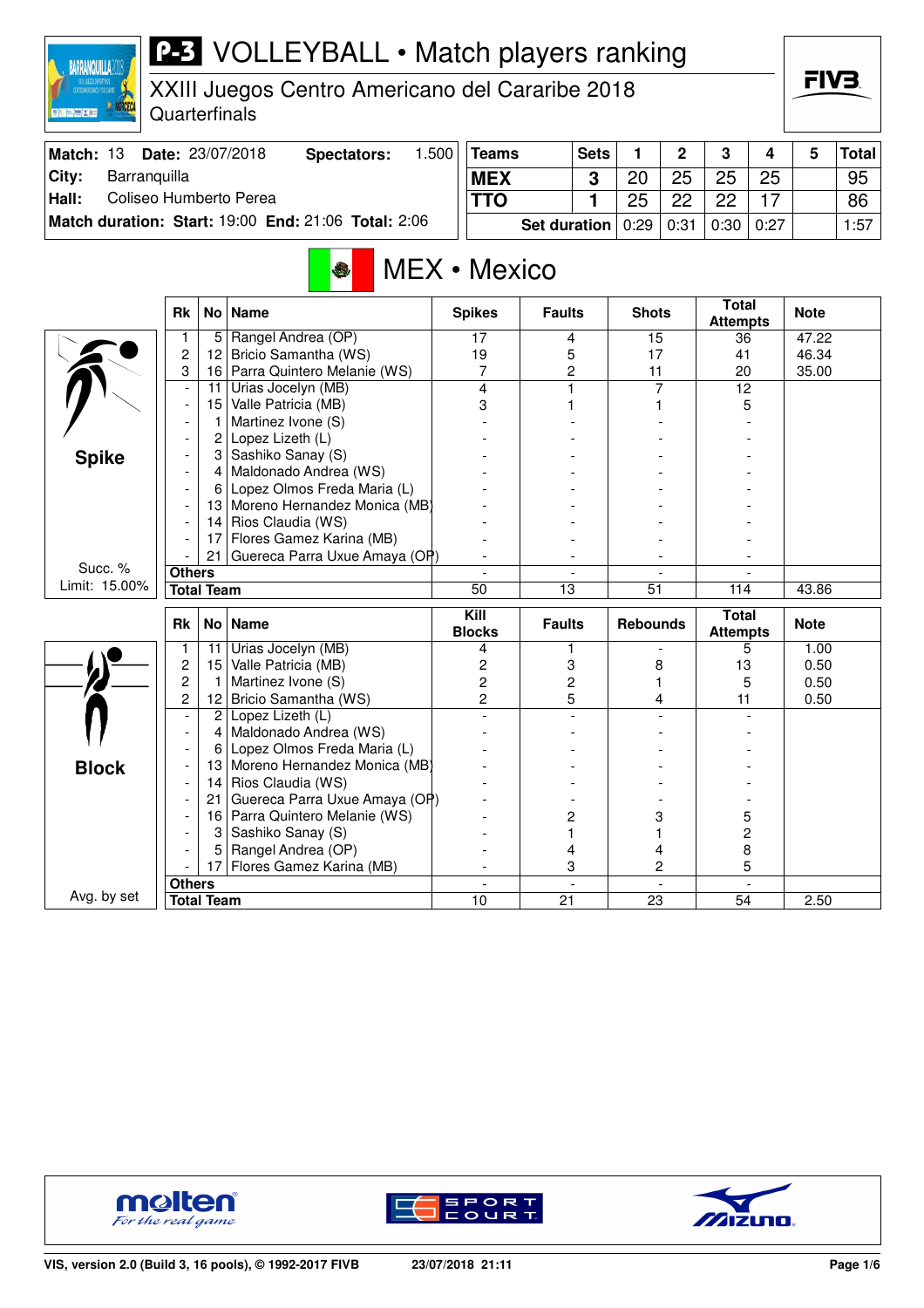XXIII Juegos Centro Americano del Cararibe 2018

Quarterfinals

**RARRANQUILLA2018** 

| <b>Match: 13</b> | <b>Date: 23/07/2018</b>                             | Spectators: | $.500$   Teams                | <b>Sets</b> |                | $\mathbf{\Omega}$ | 3      |      | Total <sup> </sup> |
|------------------|-----------------------------------------------------|-------------|-------------------------------|-------------|----------------|-------------------|--------|------|--------------------|
| City:            | Barranquilla                                        |             | <b>MEX</b>                    | ົ           | 2 <sup>c</sup> | 25                | 25     | 25   | 95                 |
| Hall:            | Coliseo Humberto Perea                              |             | <b>TTO</b>                    |             | 25             | つつ                | っっ     |      | 86                 |
|                  | Match duration: Start: 19:00 End: 21:06 Total: 2:06 |             | Set duration $0.29 \mid 0.31$ |             |                |                   | $0:30$ | 0:27 | 1:57               |

#### MEX • Mexico

|              | <b>Rk</b>                |                   | No   Name                     | <b>Aces</b>     | <b>Faults</b>   | <b>Serve</b><br><b>Hits</b> | <b>Total</b><br><b>Attempts</b> | <b>Note</b> |
|--------------|--------------------------|-------------------|-------------------------------|-----------------|-----------------|-----------------------------|---------------------------------|-------------|
|              |                          | 12                | Bricio Samantha (WS)          | 6               | 7               | 9                           | 22                              | 1.50        |
|              |                          | 2                 | Lopez Lizeth (L)              |                 |                 |                             |                                 |             |
|              |                          | 3                 | Sashiko Sanay (S)             |                 |                 | 3                           | 3                               |             |
|              |                          | 6                 | Lopez Olmos Freda Maria (L)   |                 |                 |                             |                                 |             |
|              |                          | 13                | Moreno Hernandez Monica (MB)  |                 |                 |                             |                                 |             |
|              | ÷,                       | 14                | Rios Claudia (WS)             |                 |                 |                             |                                 |             |
|              |                          | 21                | Guereca Parra Uxue Amaya (OP) |                 |                 |                             |                                 |             |
| <b>Serve</b> |                          | 16                | Parra Quintero Melanie (WS)   |                 |                 | 17                          | 18                              |             |
|              |                          | 11                | Urias Jocelyn (MB)            |                 |                 | 9                           | 10                              |             |
|              |                          | 5                 | Rangel Andrea (OP)            |                 | 2               | 8                           | 10                              |             |
|              |                          | 1                 | Martinez Ivone (S)            |                 | 3               | 11                          | 14                              |             |
|              |                          | 4                 | Maldonado Andrea (WS)         |                 | 1               | 3                           | 4                               |             |
|              |                          |                   | 15 Valle Patricia (MB)        |                 | 4               | 8                           | 12                              |             |
|              |                          | 17                | Flores Gamez Karina (MB)      |                 | 1               |                             | 1                               |             |
|              | <b>Others</b>            |                   |                               |                 |                 | $\overline{a}$              | $\overline{a}$                  |             |
| Avg. by set  |                          | <b>Total Team</b> |                               | 6               | $\overline{20}$ | 68                          | 94                              | 1.50        |
| <b>Team</b>  |                          |                   | Opponent errors & Team faults | 29              | 3               |                             | 32                              |             |
|              | <b>Rk</b>                |                   | No Name                       | <b>Digs</b>     | <b>Faults</b>   | <b>Receptions</b>           | <b>Total</b><br><b>Attempts</b> | <b>Note</b> |
|              | $\mathbf{1}$             | 2                 | Lopez Lizeth (L)              | $\overline{10}$ | 5               | 6                           | 21                              | 2.50        |
|              | $\overline{c}$           | 16                | Parra Quintero Melanie (WS)   | 6               | 5               | 4                           | 15                              | 1.50        |
|              | $\overline{c}$           | 5                 | Rangel Andrea (OP)            | 6               | 5               | 3                           | 14                              | 1.50        |
|              | 4                        | 11                | Urias Jocelyn (MB)            | 3               |                 |                             | 4                               | 0.75        |
|              | 4                        | 12 <sub>2</sub>   | Bricio Samantha (WS)          | 3               | 3               | 6                           | 12                              | 0.75        |
|              | 6                        | 1                 | Martinez Ivone (S)            | $\overline{2}$  | 4               | 5                           | 11                              | 0.50        |
|              | 7                        | 3                 | Sashiko Sanay (S)             | $\mathbf{1}$    | 2               |                             | 3                               | 0.25        |
| <b>Dig</b>   | $\overline{\phantom{a}}$ | 4                 | Maldonado Andrea (WS)         |                 |                 |                             |                                 |             |
|              |                          | 6                 | Lopez Olmos Freda Maria (L)   |                 |                 |                             |                                 |             |
|              |                          | 13                | Moreno Hernandez Monica (MB)  |                 |                 |                             |                                 |             |
|              |                          | 14                | Rios Claudia (WS)             |                 |                 |                             |                                 |             |
|              |                          | 17                | Flores Gamez Karina (MB)      |                 |                 |                             |                                 |             |
|              |                          | 21                | Guereca Parra Uxue Amaya (OP) |                 |                 |                             |                                 |             |
|              |                          | 15                | Valle Patricia (MB)           |                 |                 |                             |                                 |             |
|              | <b>Others</b>            |                   |                               | $\overline{a}$  |                 | $\mathbf{r}$                | $\overline{a}$                  |             |
| Avg. by set  |                          | <b>Total Team</b> |                               | $\overline{31}$ | $\overline{25}$ | 25                          | 81                              | 7.75        |







FIV<sub>3</sub>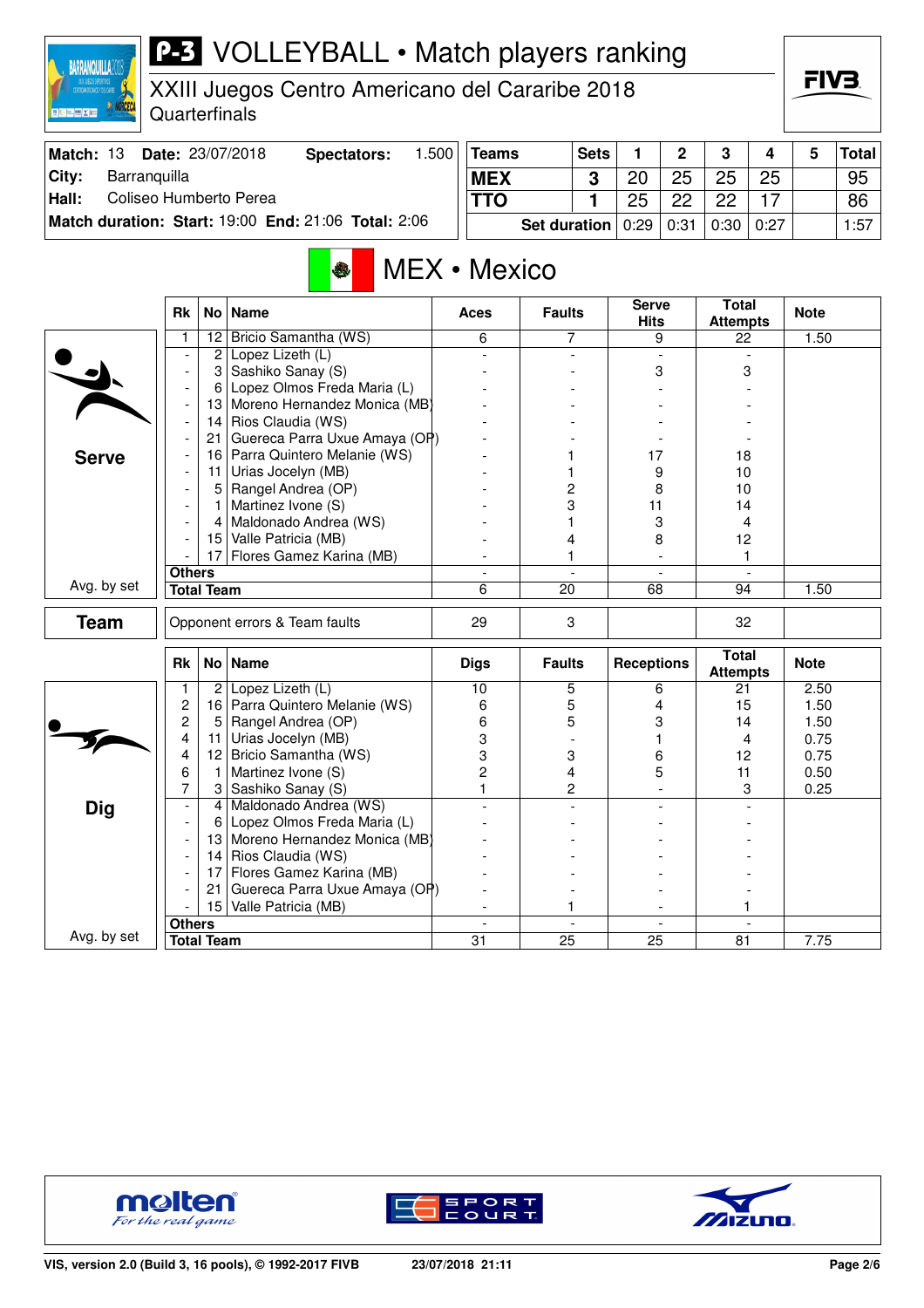XXIII Juegos Centro Americano del Cararibe 2018

Quarterfinals

**BARRANQUILLA2018** 

**SO NORCEO** 

| Match: 13 | <b>Date: 23/07/2018</b>                             | Spectators: | .500 | $ T$ eams                     | Sets |    | C  | າ           |    | Total |
|-----------|-----------------------------------------------------|-------------|------|-------------------------------|------|----|----|-------------|----|-------|
| Citv:     | Barranguilla                                        |             |      | <b>MEX</b>                    | 2    | 20 | 25 | 25          | 25 | 95    |
| Hall:     | Coliseo Humberto Perea                              |             |      | <b>TTO</b>                    |      | 25 | ດດ | 22          |    | 86    |
|           | Match duration: Start: 19:00 End: 21:06 Total: 2:06 |             |      | Set duration $0.29 \mid 0.31$ |      |    |    | 0:30   0:27 |    | 1:57  |

#### MEX • Mexico b.

|                         | <b>Rk</b>                |                   | No   Name                      | <b>Running</b><br><b>Sets</b>  | <b>Faults</b>            | <b>Still</b><br><b>Sets</b>       | <b>Total</b><br><b>Attempts</b> | <b>Note</b> |
|-------------------------|--------------------------|-------------------|--------------------------------|--------------------------------|--------------------------|-----------------------------------|---------------------------------|-------------|
|                         |                          | 3                 | Sashiko Sanay (S)              | 12                             |                          | 14                                | 26                              | 3.00        |
|                         | $\overline{c}$           | 1                 | Martinez Ivone (S)             | 11                             |                          | 65                                | 76                              | 2.75        |
|                         | $\overline{\phantom{a}}$ | $\overline{2}$    | Lopez Lizeth (L)               |                                |                          | 8                                 | 8                               |             |
|                         | $\blacksquare$           | 4                 | Maldonado Andrea (WS)          |                                |                          |                                   |                                 |             |
|                         |                          | 5                 | Rangel Andrea (OP)             |                                |                          |                                   |                                 |             |
|                         |                          | 6                 | Lopez Olmos Freda Maria (L)    |                                |                          |                                   |                                 |             |
|                         |                          | 11                | Urias Jocelyn (MB)             |                                |                          |                                   |                                 |             |
| <b>Set</b>              |                          | 12                | Bricio Samantha (WS)           |                                |                          |                                   |                                 |             |
|                         |                          | 13                | Moreno Hernandez Monica (MB)   |                                |                          |                                   |                                 |             |
|                         |                          | 14                | Rios Claudia (WS)              |                                |                          |                                   |                                 |             |
|                         |                          | 15                | Valle Patricia (MB)            |                                |                          | 3                                 | 3                               |             |
|                         |                          |                   | 16 Parra Quintero Melanie (WS) |                                |                          |                                   |                                 |             |
|                         |                          | 17                | Flores Gamez Karina (MB)       |                                |                          |                                   |                                 |             |
|                         |                          | 21                | Guereca Parra Uxue Amaya (OP)  |                                |                          |                                   |                                 |             |
|                         | <b>Others</b>            |                   |                                |                                |                          |                                   |                                 |             |
| Avg. by set             |                          | <b>Total Team</b> |                                | 23                             |                          | 92                                | 115                             | 5.75        |
|                         |                          |                   |                                |                                |                          |                                   |                                 |             |
|                         |                          |                   |                                |                                |                          |                                   |                                 |             |
|                         | <b>Rk</b>                | No                | <b>Name</b>                    | <b>Excellents</b>              | <b>Faults</b>            | <b>Serve</b><br><b>Receptions</b> | <b>Total</b><br><b>Attempts</b> | <b>Note</b> |
|                         | 1                        | $\overline{2}$    | Lopez Lizeth (L)               | 17                             | 1                        | 9                                 | 27                              | 59.26       |
|                         | $\overline{c}$           | 16                | Parra Quintero Melanie (WS)    | 14                             |                          | 13                                | 27                              | 51.85       |
|                         | 3                        | 12                | Bricio Samantha (WS)           | 10                             | 3                        | 6                                 | 19                              | 36.84       |
|                         | $\overline{\phantom{a}}$ | 5                 | Rangel Andrea (OP)             | 1                              |                          |                                   |                                 |             |
|                         | $\blacksquare$           | 1                 | Martinez Ivone (S)             |                                |                          |                                   |                                 |             |
|                         |                          | 3                 | Sashiko Sanay (S)              |                                |                          |                                   |                                 |             |
|                         |                          | 4                 | Maldonado Andrea (WS)          |                                |                          |                                   |                                 |             |
|                         |                          | 6                 | Lopez Olmos Freda Maria (L)    |                                |                          |                                   |                                 |             |
| <b>Reception</b>        |                          | 11                | Urias Jocelyn (MB)             |                                |                          |                                   |                                 |             |
|                         |                          | 13                | Moreno Hernandez Monica (MB)   |                                |                          |                                   |                                 |             |
|                         |                          | 14                | Rios Claudia (WS)              |                                |                          |                                   |                                 |             |
|                         |                          | 15                | Valle Patricia (MB)            |                                |                          |                                   |                                 |             |
|                         |                          | 17                | Flores Gamez Karina (MB)       |                                |                          |                                   |                                 |             |
|                         |                          | 21                | Guereca Parra Uxue Amaya (OP)  |                                |                          |                                   |                                 |             |
| Eff. %<br>Limit: 20.00% | <b>Others</b>            | <b>Total Team</b> |                                | $\overline{\phantom{a}}$<br>42 | $\overline{\phantom{a}}$ | $\overline{\phantom{a}}$<br>28    | 74                              | 51.35       |







FIV<sub>3</sub>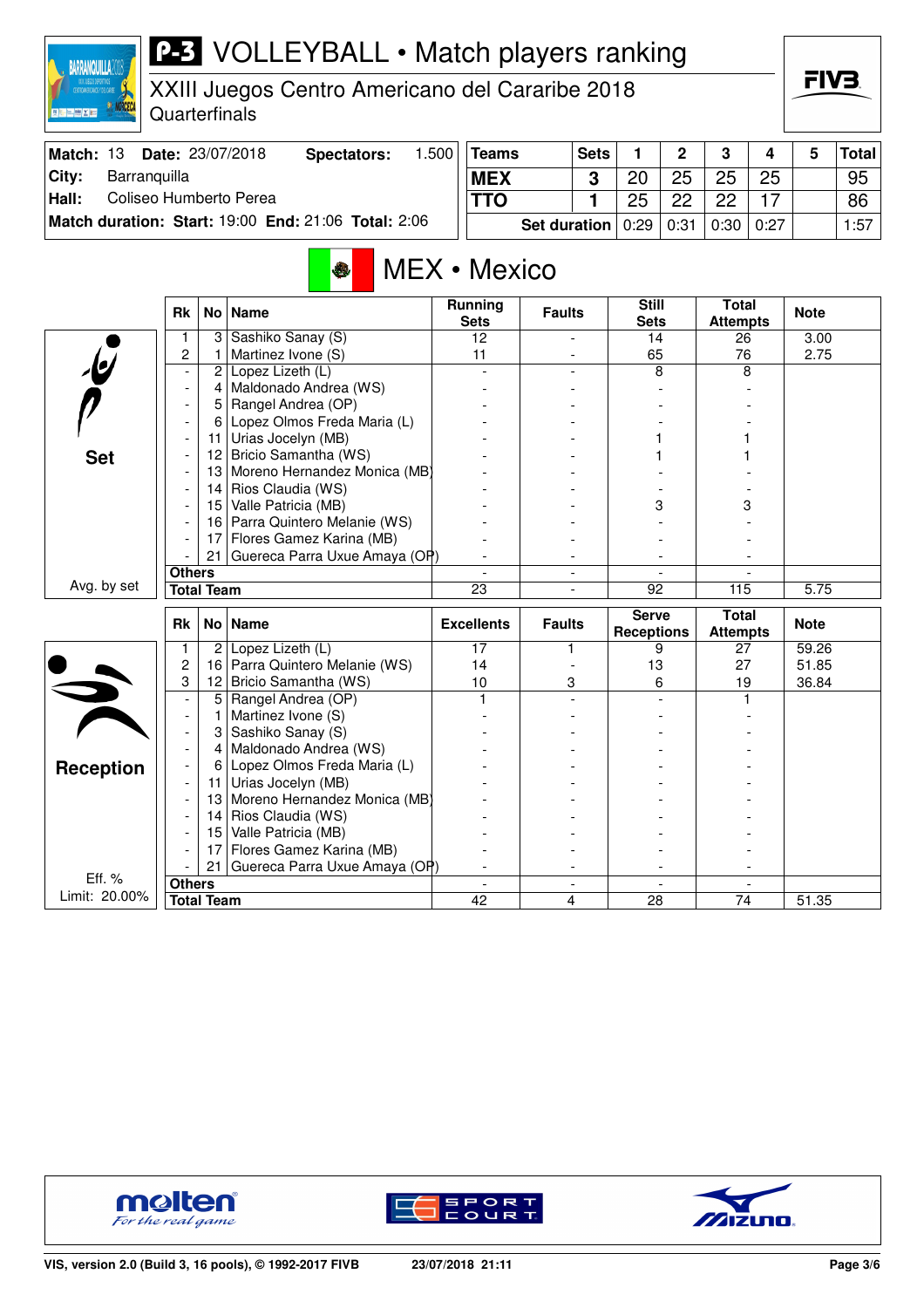| <b>BARRANQUILLA?D</b> |                                          | <b>P-3</b> VOLLEYBALL • Match players ranking                    |                    |       |              |      |    |             |    |    | FIV <sub>3</sub> |              |  |
|-----------------------|------------------------------------------|------------------------------------------------------------------|--------------------|-------|--------------|------|----|-------------|----|----|------------------|--------------|--|
|                       | XIII JUEGOS DEFORTIVOS CENTERAL EN ENTRE | XXIII Juegos Centro Americano del Cararibe 2018<br>Quarterfinals |                    |       |              |      |    |             |    |    |                  |              |  |
|                       |                                          | Match: 13 Date: 23/07/2018                                       | <b>Spectators:</b> | 1.500 | <b>Teams</b> | Sets |    | $\mathbf 2$ | 3  | 4  | 5                | <b>Total</b> |  |
| City:                 |                                          | Barranquilla                                                     |                    |       | <b>MEX</b>   | 3    | 20 | 25          | 25 | 25 |                  | 95           |  |
| Hall:                 |                                          | Coliseo Humberto Perea                                           |                    |       | <b>TTO</b>   |      | 25 | 22          | 22 |    |                  | 86           |  |

 $\overline{1}$ 

**Match duration: Start:** 19:00 **End:** 21:06 **Total:** 2:06

| eams                                     | <b>Sets</b> |    | $\mathbf{2}$ | 3  |    | 5 | Total |
|------------------------------------------|-------------|----|--------------|----|----|---|-------|
| <b>IEX</b>                               |             | 20 | 25           | 25 | 25 |   | 95    |
| ΤΟ                                       |             | 25 | 22           | 22 |    |   | 86    |
| Set duration   0:29   0:31   0:30   0:27 |             |    |              |    |    |   | 1:57  |

### TTO • Trinidad & Tobago

|               | <b>Rk</b>                | No <sub>1</sub>   | <b>Name</b>             | <b>Spikes</b>     | <b>Faults</b>            | <b>Shots</b>                     | <b>Total</b><br><b>Attempts</b> | <b>Note</b> |
|---------------|--------------------------|-------------------|-------------------------|-------------------|--------------------------|----------------------------------|---------------------------------|-------------|
|               | 1                        | 3                 | Thompson Channon (WS)   | 13                | 8                        | 7                                | 28                              | 46.43       |
|               | $\overline{c}$           | 16                | Esdelle Krystle (OP)    | 12                | 5                        | 11                               | 28                              | 42.86       |
|               | 3                        | 8                 | Ramdin Darlene (WS)     | 6                 | 3                        | 11                               | 20                              | 30.00       |
|               | $\overline{\phantom{a}}$ | 6                 | Jack Sinead (MB)        | $\overline{7}$    | $\overline{\phantom{a}}$ | 6                                | $\overline{13}$                 |             |
|               |                          | 12 <sub>2</sub>   | Forde Renele (S)        | 3                 |                          |                                  | 4                               |             |
|               |                          | 2                 | Ross Jalicia (MB)       | 2                 |                          |                                  | 4                               |             |
|               |                          | 4                 | Billingy Kelly-Anne (S) |                   |                          | 2                                | $\overline{c}$                  |             |
| <b>Spike</b>  |                          | 10                | Thomas Taija (OP)       |                   |                          |                                  |                                 |             |
|               |                          | 7                 | Fletcher Kiune (OP)     |                   |                          |                                  |                                 |             |
|               |                          | 11                | Olton Afesha (L)        |                   |                          |                                  |                                 |             |
|               |                          | 13                | Mc Gillvery Mikela (OP) |                   |                          |                                  |                                 |             |
|               |                          | 21                | Alexander Afiya (MB)    |                   |                          |                                  |                                 |             |
|               |                          |                   |                         |                   |                          |                                  |                                 |             |
| Succ. %       | <b>Others</b>            |                   |                         | $\bar{a}$         | $\overline{\phantom{a}}$ | $\overline{\phantom{a}}$         |                                 |             |
| Limit: 15.00% |                          | <b>Total Team</b> |                         | 44                | 17                       | 39                               | 100                             | 44.00       |
|               |                          |                   |                         |                   |                          |                                  |                                 |             |
|               | <b>Rk</b>                |                   | No Name                 | $\overline{$ Kill | <b>Faults</b>            | <b>Rebounds</b>                  | <b>Total</b>                    | <b>Note</b> |
|               |                          |                   |                         | <b>Blocks</b>     |                          |                                  | <b>Attempts</b>                 |             |
|               | 1                        | 6                 | Jack Sinead (MB)        | 4                 | 5                        | 10                               | 19                              | 1.00        |
|               | $\overline{c}$           | 2                 | Ross Jalicia (MB)       | $\overline{c}$    | 4                        | 1                                | 7                               | 0.50        |
|               | 3                        | 12                | Forde Renele (S)        |                   | 1                        | 4                                | 6                               | 0.25        |
|               | 3                        | 16                | Esdelle Krystle (OP)    | 1                 | $\overline{c}$           | $\overline{c}$<br>$\overline{a}$ | 5<br>$\overline{a}$             | 0.25        |
|               | $\overline{\phantom{a}}$ | $\overline{7}$    | Fletcher Kiune (OP)     |                   |                          |                                  |                                 |             |
|               |                          | 10                | Thomas Taija (OP)       |                   |                          |                                  |                                 |             |
|               |                          | 11                | Olton Afesha (L)        |                   |                          |                                  |                                 |             |
| <b>Block</b>  |                          | 13<br>21          | Mc Gillvery Mikela (OP) |                   |                          |                                  |                                 |             |
|               |                          | 8                 | Alexander Afiya (MB)    |                   | 1                        |                                  |                                 |             |
|               |                          |                   | Ramdin Darlene (WS)     |                   |                          | 3                                | 4                               |             |
|               |                          | 3<br>4            | Thompson Channon (WS)   |                   | 3<br>3                   | 4<br>$\overline{2}$              | 7                               |             |
|               |                          |                   | Billingy Kelly-Anne (S) |                   |                          |                                  | 5                               |             |
|               |                          |                   |                         |                   |                          |                                  |                                 |             |
| Avg. by set   | <b>Others</b>            | <b>Total Team</b> |                         | 8                 | $\overline{19}$          | $\overline{26}$                  | $\overline{53}$                 | 2.00        |





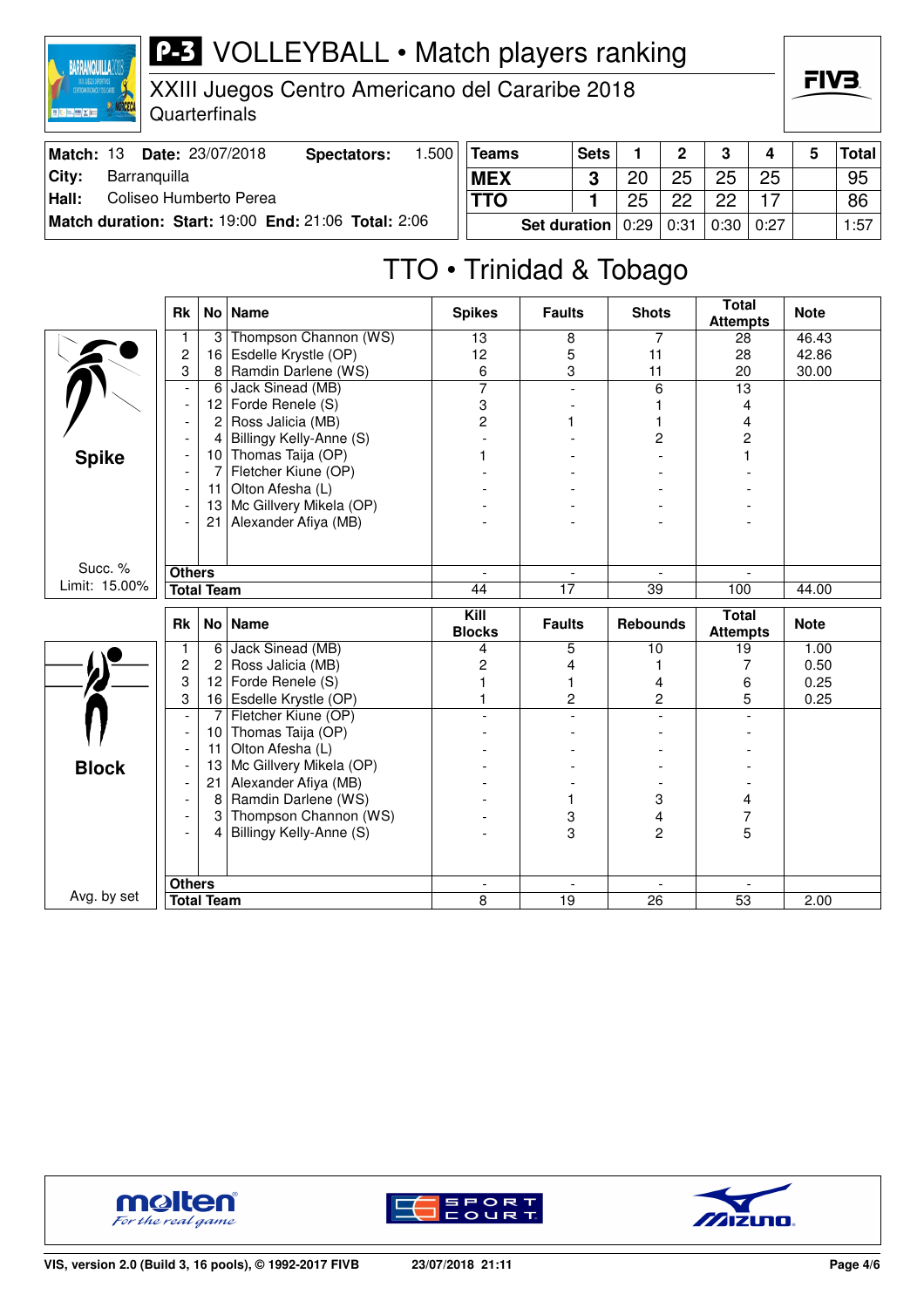**RARRANQUILLA?** 

XXIII Juegos Centro Americano del Cararibe 2018 Quarterfinals

FIV<sub>3</sub>

| Match: 13 | <b>Date: 23/07/2018</b>                             | Spectators: | .500 <sup>†</sup> | Teams                 | <b>Sets</b> |    | $\overline{2}$ | -3 | 4           | <b>Total</b> |
|-----------|-----------------------------------------------------|-------------|-------------------|-----------------------|-------------|----|----------------|----|-------------|--------------|
| City:     | Barranquilla                                        |             |                   | <b>MEX</b>            |             | 20 | 25             | 25 | 25          | 95           |
| Hall:     | Coliseo Humberto Perea                              |             |                   | TTO                   |             | 25 | ററ             | ດດ |             | 86           |
|           | Match duration: Start: 19:00 End: 21:06 Total: 2:06 |             |                   | Set duration $ 0:29 $ |             |    | 0:31           |    | 0:30   0:27 | 1:57         |

#### TTO • Trinidad & Tobago

|              | Rk                       |                   | No Name                       | <b>Aces</b>              | <b>Faults</b>            | <b>Serve</b><br><b>Hits</b> | <b>Total</b><br><b>Attempts</b> | <b>Note</b> |
|--------------|--------------------------|-------------------|-------------------------------|--------------------------|--------------------------|-----------------------------|---------------------------------|-------------|
|              | 1                        | 6                 | Jack Sinead (MB)              | $\mathbf{2}$             | $\overline{2}$           | 14                          | 18                              | 0.50        |
|              | $\mathbf{1}$             | 16                | Esdelle Krystle (OP)          | $\overline{c}$           | $\overline{c}$           | 13                          | 17                              | 0.50        |
|              |                          | 4                 | Billingy Kelly-Anne (S)       | $\overline{a}$           | $\overline{a}$           | $\mathbf{1}$                | $\mathbf{1}$                    |             |
|              | $\overline{\phantom{a}}$ | 7                 | Fletcher Kiune (OP)           |                          |                          |                             |                                 |             |
|              |                          | 10                | Thomas Taija (OP)             |                          |                          | 4                           | 4                               |             |
|              | $\overline{\phantom{a}}$ | 11                | Olton Afesha (L)              |                          |                          |                             |                                 |             |
|              |                          | 13                | Mc Gillvery Mikela (OP)       |                          |                          |                             |                                 |             |
| <b>Serve</b> |                          | 21                | Alexander Afiya (MB)          |                          |                          |                             |                                 |             |
|              |                          | $\overline{c}$    | Ross Jalicia (MB)             |                          | 1                        | 10                          | 11                              |             |
|              |                          | 8                 | Ramdin Darlene (WS)           |                          | 2                        | 18                          | 20                              |             |
|              | $\overline{\phantom{a}}$ |                   | 12 Forde Renele (S)           |                          | 1                        | 7                           | 8                               |             |
|              |                          | 3                 | Thompson Channon (WS)         |                          | 5                        | 3                           | 8                               |             |
|              |                          |                   |                               |                          |                          |                             |                                 |             |
|              |                          |                   |                               |                          |                          |                             |                                 |             |
| Avg. by set  | <b>Others</b>            |                   |                               | $\overline{\phantom{a}}$ | $\overline{\phantom{a}}$ | $\overline{\phantom{a}}$    |                                 |             |
|              |                          | <b>Total Team</b> |                               | 4                        | $\overline{13}$          | $\overline{70}$             | 87                              | 1.00        |
| <b>Team</b>  |                          |                   | Opponent errors & Team faults | 30                       | 8                        |                             | 38                              |             |
|              | Rk                       |                   | No Name                       | <b>Digs</b>              | <b>Faults</b>            | <b>Receptions</b>           | <b>Total</b><br><b>Attempts</b> | <b>Note</b> |
|              | 1                        | 11                | Olton Afesha (L)              | $\overline{11}$          | 3                        | 11                          | 25                              | 2.75        |
|              | $\overline{c}$           | 16                | Esdelle Krystle (OP)          | 8                        | 6                        | 5                           | 19                              | 2.00        |
|              | 3                        | 3                 | Thompson Channon (WS)         | 6                        | 4                        | 8                           | 18                              | 1.50        |
|              | 4                        | 12                | Forde Renele (S)              | 5                        | 6                        | $\overline{c}$              | 13                              | 1.25        |
|              | 5                        | 6                 | Jack Sinead (MB)              | 3                        |                          |                             | 3                               | 0.75        |
|              | 5                        | 8                 | Ramdin Darlene (WS)           | 3                        | 6                        |                             | 10                              | 0.75        |
|              | $\overline{7}$           | $\overline{2}$    | Ross Jalicia (MB)             | $\overline{c}$           | 1                        |                             | 4                               | 0.50        |
| <b>Dig</b>   | 8                        |                   | 10 Thomas Taija (OP)          | $\mathbf{1}$             | 1                        |                             | $\overline{c}$                  | 0.25        |
|              | $\overline{\phantom{a}}$ | 7                 | Fletcher Kiune (OP)           |                          | $\overline{a}$           |                             |                                 |             |
|              |                          | 13                | Mc Gillvery Mikela (OP)       |                          |                          |                             |                                 |             |
|              |                          | 21                | Alexander Afiya (MB)          |                          |                          |                             |                                 |             |
|              |                          | 4                 | Billingy Kelly-Anne (S)       |                          | 1                        | 3                           | 4                               |             |
|              |                          |                   |                               |                          |                          |                             |                                 |             |
|              |                          |                   |                               |                          |                          |                             |                                 |             |
| Avg. by set  | <b>Others</b>            |                   |                               | $\blacksquare$           | $\overline{\phantom{a}}$ | $\overline{\phantom{a}}$    | $\overline{\phantom{a}}$        |             |
|              |                          | <b>Total Team</b> |                               | 39                       | 28                       | $\overline{31}$             | 98                              | 9.75        |